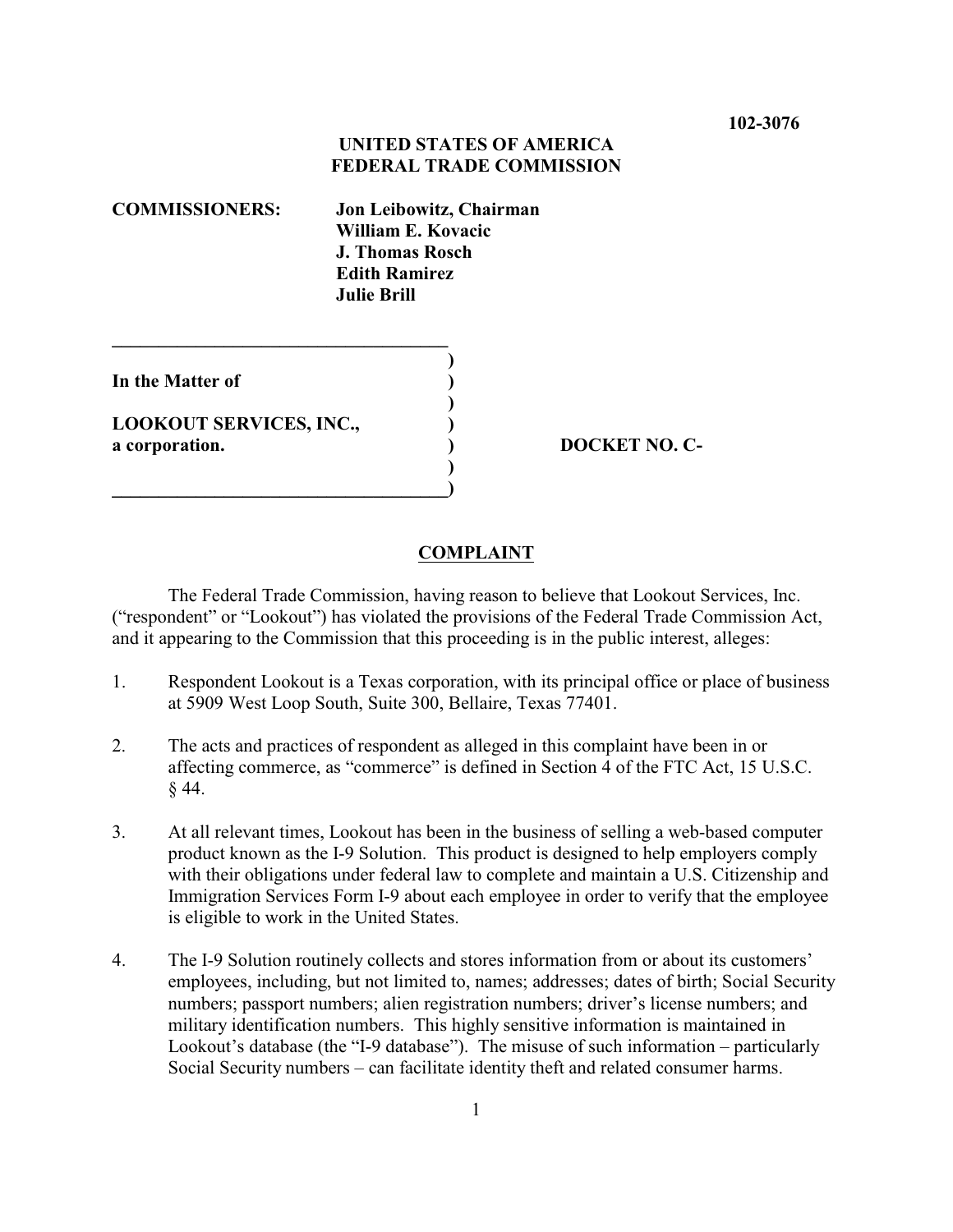5. Since at least April 2009, Lookout has disseminated or caused to be disseminated statements in its marketing materials, including, but not limited to, the following statement regarding the security of data it maintains:

## *Secure Your Data*

Although the data is entered via the web, your data will be encoded and transmitted over secured lines to Lookout Services server. This FTP interface will protect your data from interception, as well as, keep the data secure from unauthorized access.

6. Since at least 2006, Lookout's website has made the following claim:

Perimeter Defense – Our servers are continuously monitoring attempted network attacks on a 24 x 7 basis, using sophisticated software tools.

- 7. Since at least 2006 and continuing through at least the Fall of 2009, respondent engaged in a number of practices that, taken together, failed to provide reasonable and appropriate security for personal information on Lookout's networks. Among other things, respondent:
	- a. failed to implement reasonable policies and procedures for the security of sensitive consumer information collected and maintained by Lookout;
	- b. failed to establish or enforce rules sufficient to make user credentials (i.e., user ID and password) hard to guess. For example, respondent did not require its customers or employees to use complex passwords to access the I-9 database. Accordingly, users could select the same word, including common dictionary words, as both the password and user ID, or a close variant of the user ID as the password;
	- c. failed to require periodic changes of user credentials, such as every 90 days, for customers and employees with access to sensitive personal information;
	- d. failed to suspend user credentials after a certain number of unsuccessful login attempts;
	- e. did not adequately assess and address the vulnerability of Lookout's web application to widely-known security flaws, such as "predictable resource location," which enables users to easily predict patterns and manipulate the uniform resource locators ("URLs") to gain access to secure web pages;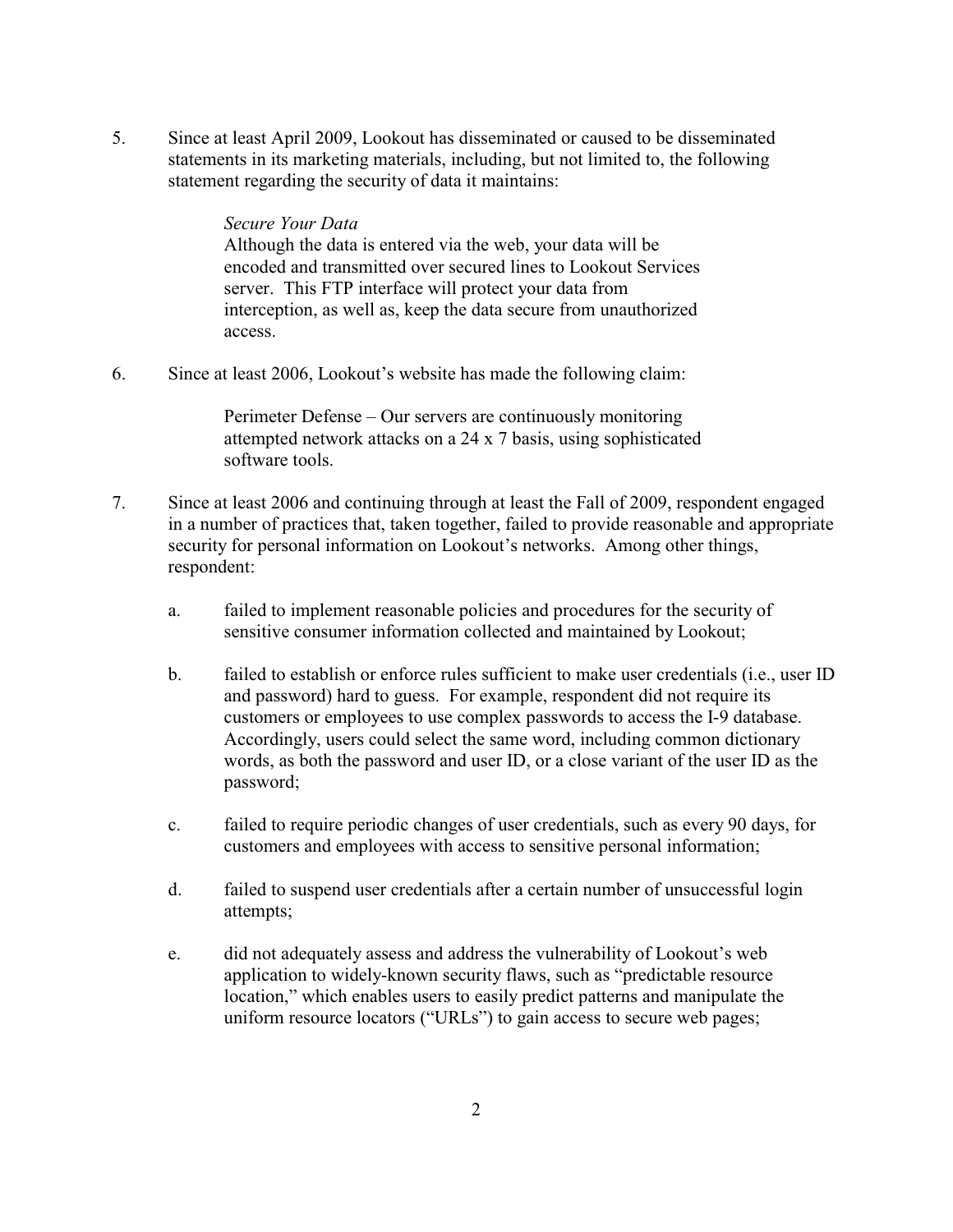- f. allowed users to bypass the authentication procedures on Lookout's website when they typed in a specific URL;
- g. failed to employ sufficient measures to detect and prevent unauthorized access to computer networks, such as by employing an intrusion detection system and monitoring system logs; and
- h. created an unnecessary risk to personal information by storing passwords used to access the I-9 database in clear text.
- 8. In October 2009, and again in December 2009, Lookout's weak authentication practices and web application vulnerabilities enabled an employee of a Lookout customer to gain access to the personal information of over 37,000 consumers.
- 9. Specifically, in October 2009, the employee obtained a URL for a secure web page during a webinar for the I-9 Solution. She later typed that URL into her browser and gained access to a portion of the I-9 database. By typing the precise URL into the browser, she bypassed the Lookout login page, and was never prompted to provide a valid user credential. The employee then made minimal and easy-to-guess changes to the URL and gained access to the entire I-9 database.
- 10. In December 2009, the employee visited Lookout's public-facing login web page for the I-9 Solution where she guessed and entered several different user IDs and passwords, including the user ID "test" and the password "test." Because this was a valid user credential for one of Lookout's customers, entering "test" and "test" gave her access to the personal information of the more than 11,000 consumers employed by that customer. Then, by making minimal and easy-to-guess changes to the URL, the employee again gained access to the entire I-9 database, which included the personal information of more than 37,000 consumers.
- 11. Because Lookout did not employ an intrusion detection system until October 2009, or adequately monitor system logs until December 2009, it is unknown if other unauthorized persons accessed the personal information in the I-9 database before that time.
- 12. Following the October and December 2009 breaches, Lookout took steps to prevent additional unauthorized access to the I-9 database, including disabling the "test" account and instituting certain code patches to its application. In January 2010, Lookout mailed breach notification letters to customers whose accounts the employee may have viewed.

## **VIOLATIONS OF THE FTC ACT**

13. Through the means described in Paragraphs 5 and 6, respondent represented, expressly or by implication, that it implemented reasonable and appropriate measures to protect personal information against unauthorized access.